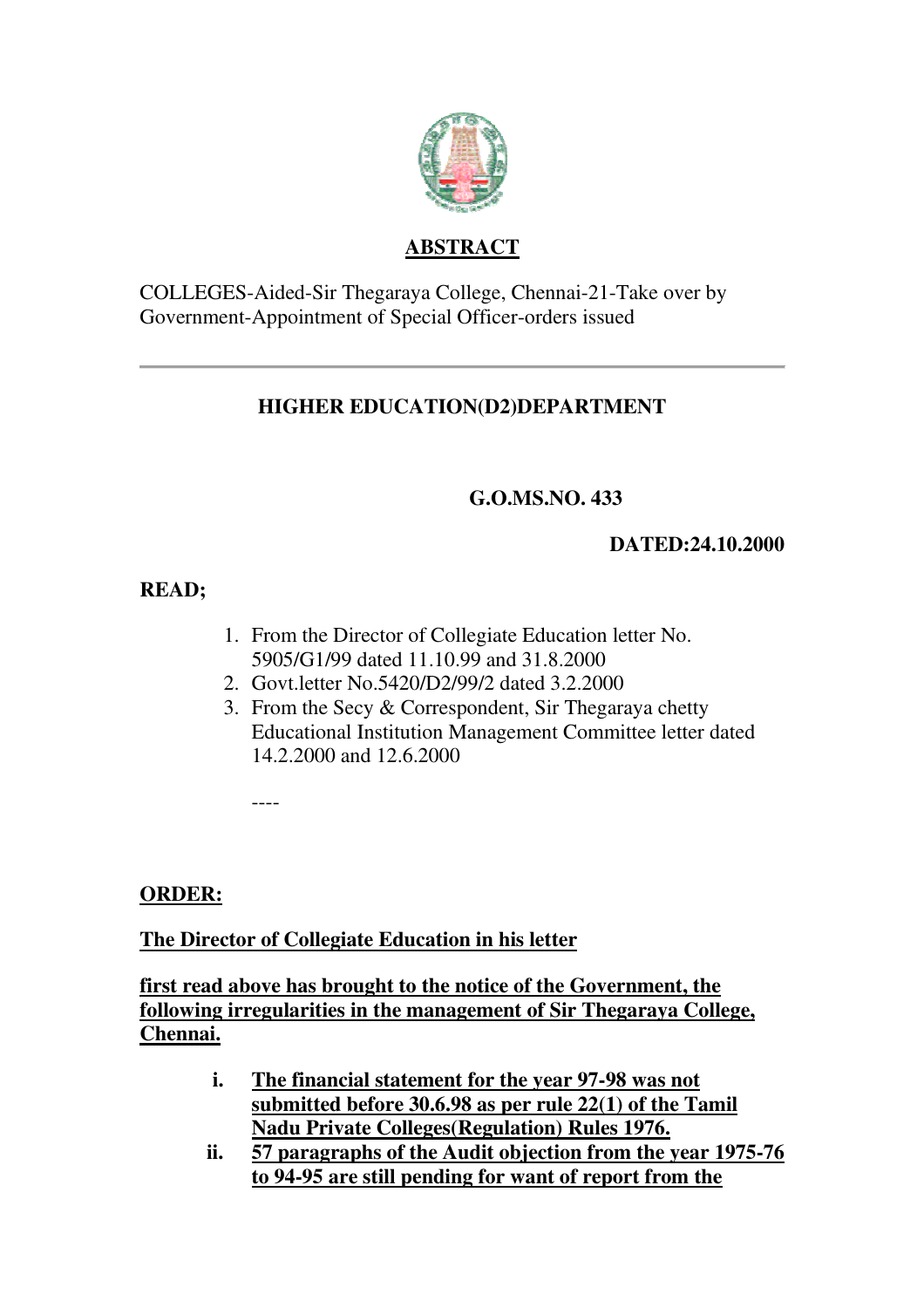**Secretary of the College. The college has to refund to the Government an excess grant of Rs.16,61,133 due to non settlement of audit objections and the Secretary of the College Committee has failed to attend the joint sitting arranged by the Regional Joint Director of Collegiate Education**

**on 18.2.99 and 19.2.99 to review the audit objections which is violative of Rule 22 (3)(ii) of the Tamil Nadu Private Colleges(Regulation) Rules 1976 and clause (b) of sub section (2) of section 34 of the Tamil Nadu Private colleges (Regulation)Act, 1976.**

- **iii. The Secretary has not verified and signed the cash books relating to approved staff salary, expenditure on nonsalary items and special fees accounts including day to day transactions as on the date of inspection by the Joint Director of Collegiate Education on 11.2.99 in violation of Rule 9(b) of the Tamil Nadu Private Colleges Rules 1976.**
- **iv. The Members of the Management are divided between themselves which has resulted in various litigations causing financial loss to the institution in violation of Sec. 29(1) of the Act and Rule 20.**
- **v. The entire records of the College Committee were available with the counsel of Thiru R.Nagarajan which is against rule 21(2) of the Tamil Nadu Private colleges(Regulation)Rule 1976.**
- **vi. The minutes book and other connected records have to be kept in the office of the Institution in the custody of the Secretary or President and to be produced to the competent authorities whenever required, but no records were available at the Trust Office of the college in violation of Rule 21(2).**
- **vii. The properly constituted College Committee is not functioning as per the scheme framed by the Supreme Court of India.**

#### **2. As the Government observed from the**

**materials placed before them that the Management has neglected to discharge its duties and a notice was issued to the Management under section 30(1) of the Tamil Nadu Private College (Regulation)Act 1976 asking to show cause as to why the Government should not suspend the management and appoint a Special Officer to Sir Thegaraya College,**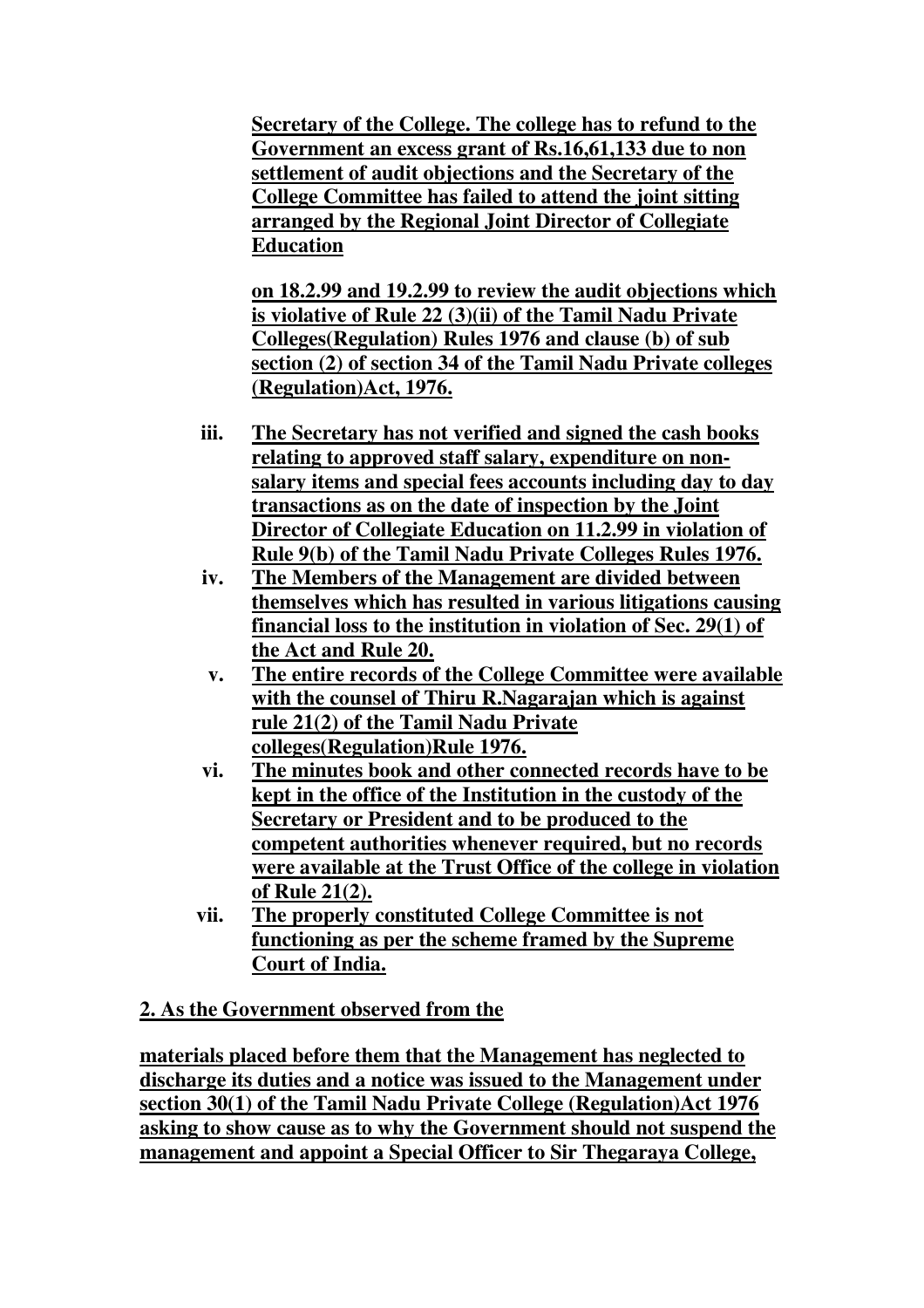**Chennai under section 14-A of the Tamil Nadu Private College(Regulation)Act 1976 (President's Act 19 of 1976).**

**3. The Secretary and Correspondent of the Theyagaraya Chetty Educational institutions Managing Committee in his letter dated 14.2.2000 has furnished his explanation in detail. He has also furnished replies to the Audit objection on the pending paras from the year 1975- 76 to 1994-95 through his letter dated 12.6.2000.**

**4. . The Government examined the report of the Director of Collegiate Education and the explanation furnished by the management and they are satisfied that charges of serious financial irregularities committed by the management to the tune of Rs.16.61.133/ are proved beyond doubt based on corraborative documentary evidence. Besides it is also clearly established that there is no properly constituted management committee in adherence to the scheme framed by the Supreme Court of India in SLP No. 811, 812/1975 and that the members of the management are divided between themselves which has resulted in various litigations causing financial loss to the institution. The explanation submitted by the Management are not at all convincing . It is clear beyond doubt that there has also been continued hostility between the members of the management causing dislocation in the administration. It is also clearly seen that the Management is responsible for the mal-administration, lapses and irregularities referred to above. It is also established how the management has neglected to discharge the duties imposed and perform functions entrusted to it by the Act rule and orders made thereunder. Such an unhealthy circumstance and atmosphere is not conducive to the interests of teachers, students and general public, The Government have therefore decided to take over the management of the college temporarily for a period not exceeding one year or till the reconstitution of the management in accordance with the scheme framed by the Supreme Court of India whichever is earlier.**

### **5. . The Government accordingly direct that under sub-section**

**1. of Sec.14.A of the Tamil Nadu Private college(Regulation)Act, 1976**

**(President's Act 19 of 1976) the management of Sir Thegaraya College, Chennai-21 be suspended for a period not exceeding one year or till a proper committee is constituted in accordance with the Supreme Court of India whichever is earlier.**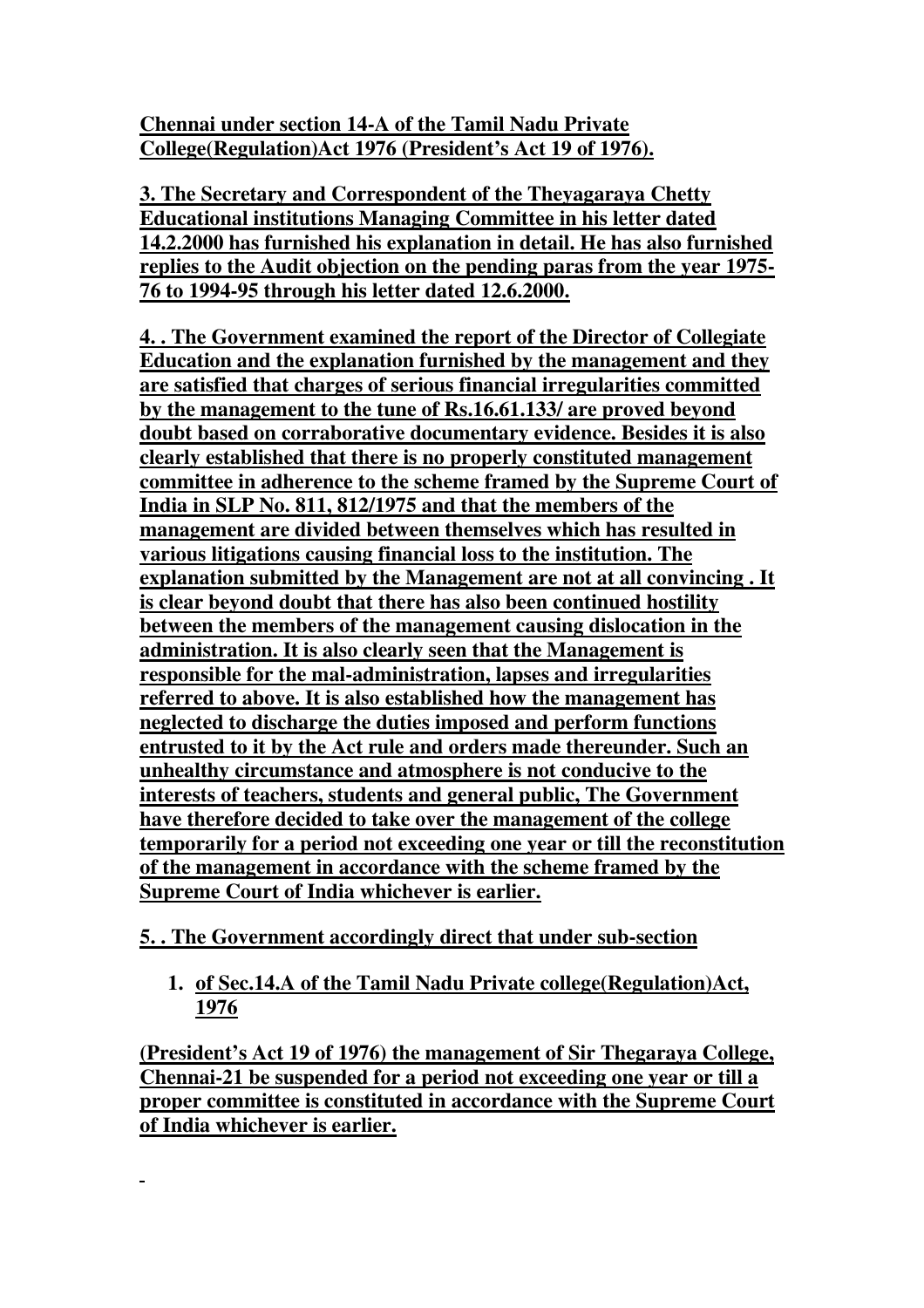#### **6. The Government hereby appoint the Regional Joint**

**Director of Collegiate Education , Chennai as Special Officer for a period not exceeding one year for the Thegaraya college, Chennai-21 in addition to his duties of Regional Joint Director of Collegiate Education in Chennai.**

## **1. The Regional Joint Director of Collegiate Education**

**Chennai is requested to take all such steps as may be necessary to efficiently manage and run the Theygaraya College, Chennai in accordance with any law applicable to private college in so far as such law is not inconsistent with the Tamil Nadu Private Colleges(Regulation)Act 1976. He is also directed to reconstitute the Management committee as per the scheme framed by the Supreme Court of India by conducting elections in a proper manner within a period of one year and handover the management to the properly elected management committee at appropriate time after duly intimating the Government.**

## **(BY ORDER OF THE GOVERNOR)**

# **I.V.MANIVANNAN**

# **SECRETARY TO GOVERNMENT**

**To**

**The Director of Collegiate Education Chennai-6**

**The Regional Joint Director, Chennai-2**

**The Secretary and Correspondent, Sir Thegaraya Chetty Educational**

**Institution and Management Committee Chennai-21**

**The AG, Chennai-18**

**The PAO(North), Chennai-**

**Copy to: Spl.Secy to Hon'ble C.M**

**J.S. to Hon'ble Min(Edn.)**

**/FORWARDED:BY ORDER/**